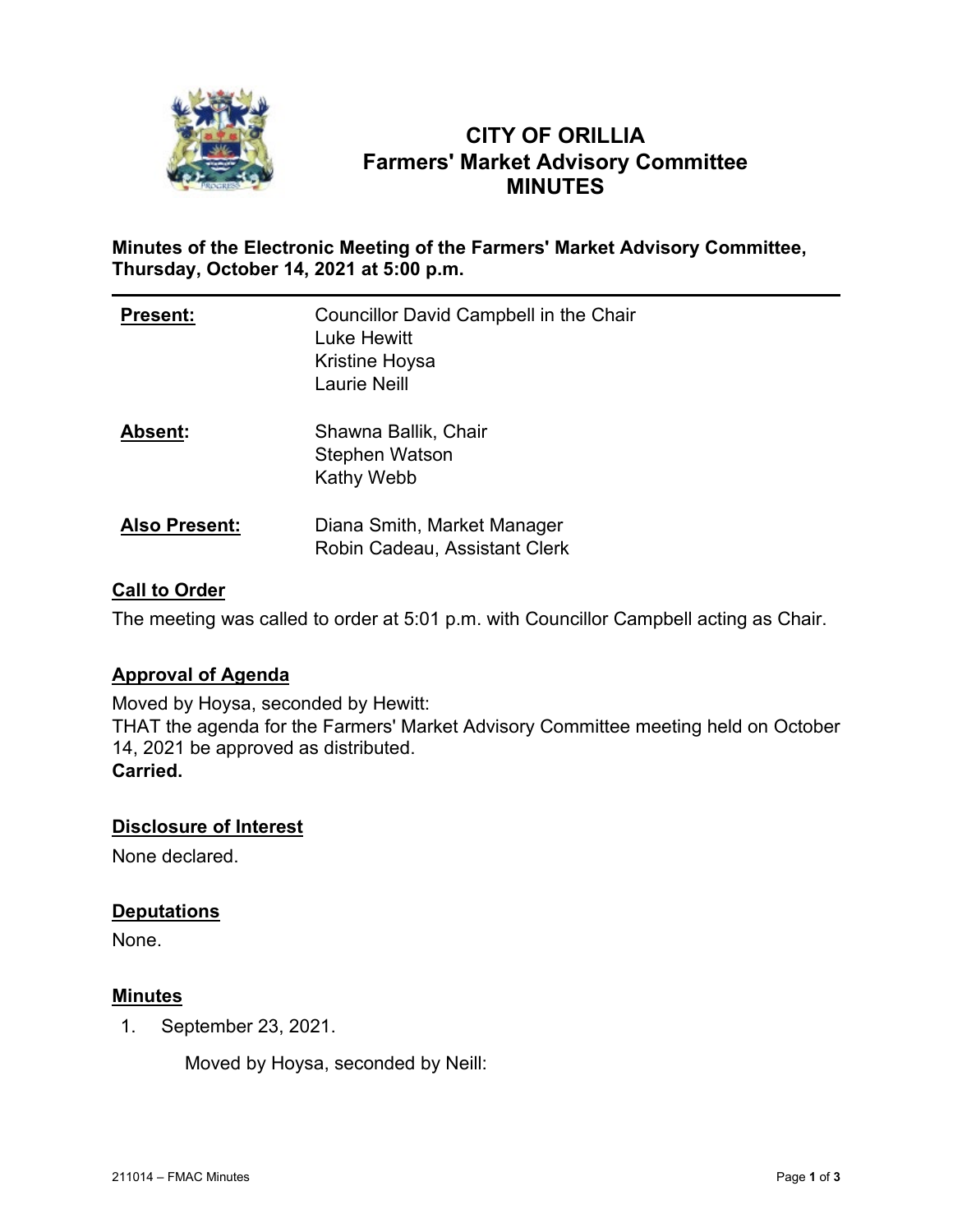THAT the minutes of the Farmers' Market Advisory Committee meeting held on September 23, 2021 be adopted, having been printed and distributed. **Carried.**

# **Closed Session**

There were no closed session items for this meeting.

#### **Correspondence - Information Items**

None.

#### **Correspondence - Action Items**

1. Market Manager - re COVID-19 Vaccinations Mandate and Volunteers.

Moved by Hewitt, seconded by Hoysa:

THAT the memo dated October 7, 2021 from the Market Manager regarding COVID-19 Vaccinations Mandate and Volunteers be received as information. **Carried.**

# **Reports**

1. Market Manager - re Weekly Market Reports: September 25 and October 2, 2021.

Moved by Hewitt, seconded by Neill:

THAT the following 2021 Market Reports be received as information:

• September 25 and October 2 **Carried.**

Members were encouraged to provide feedback to the Manager regarding disposal of two large white (12-foot) tables currently stored in the Market room.

2. Market Manager - re Social Media Report to October 6, 2021.

Moved by Neill, seconded by Hoysa:

THAT the Social Media Report from September 18 through October 6, 2021 be received as information. **Carried.**

Members were encouraged to visit the Market's updated website landing page at: [http://www.orilliafarmersmarket.on.ca](http://www.orilliafarmersmarket.on.ca/)